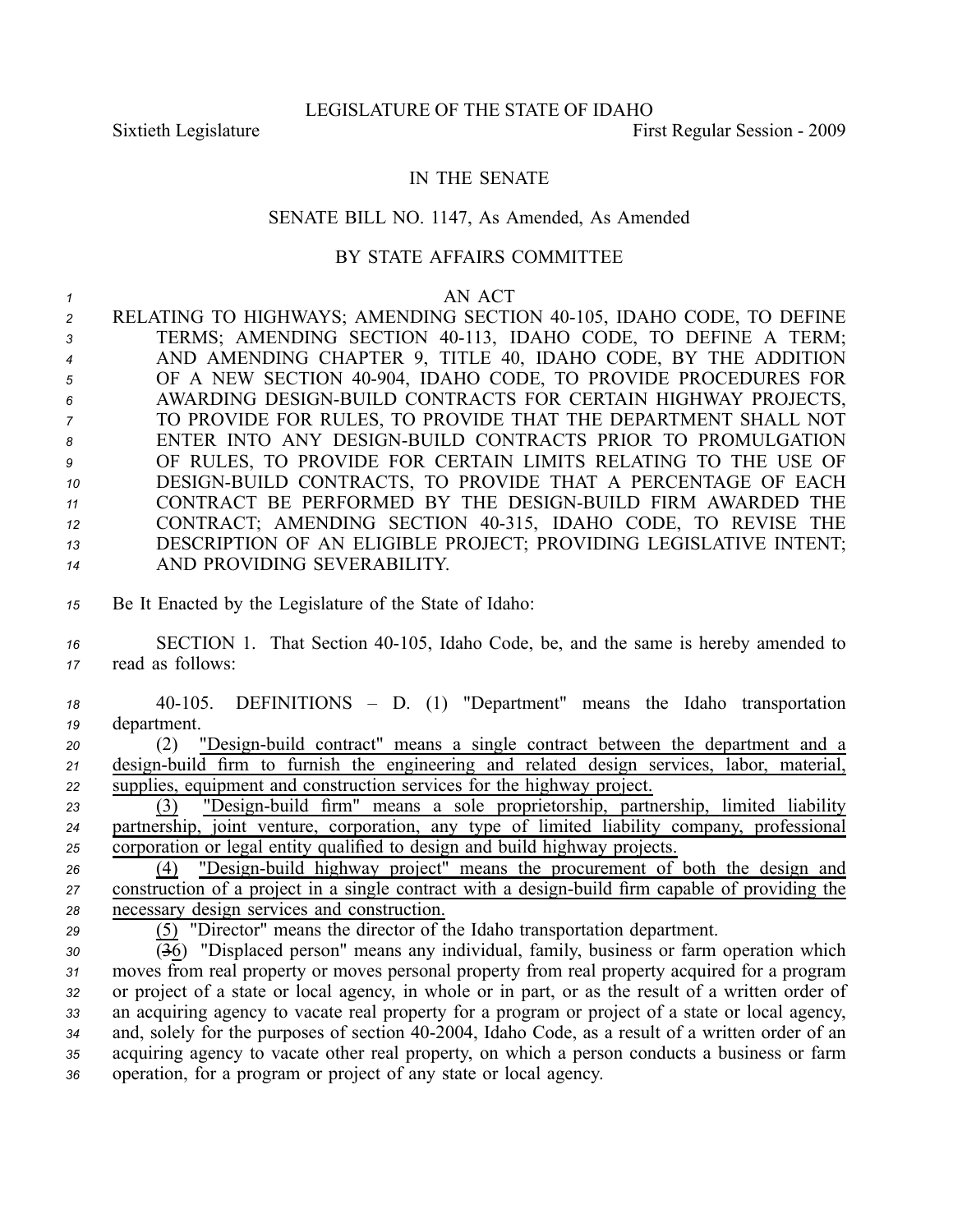*<sup>1</sup>* (47) "Draw" means making <sup>a</sup> cash demand on the proceeds of transportation bonds or 2 notes issued by the Idaho housing and finance association as it pertains to section 40-718, Idaho *<sup>3</sup>* Code.

*<sup>4</sup>* (58) "Dump" means any place or area, not operated as <sup>a</sup> business, where junk is *<sup>5</sup>* deposited, stored or kept.

*<sup>6</sup>* SECTION 2. That Section 40113, Idaho Code, be, and the same is hereby amended to *<sup>7</sup>* read as follows:

*<sup>8</sup>* 40113. DEFINITIONS – L. (1) "Lawfully maintained" means <sup>a</sup> sign maintained on *<sup>9</sup>* private land in accordance with state law and with the consent or acquiescence of the owner, or *<sup>10</sup>* his agent, of the property upon which the sign is located.

*<sup>11</sup>* (2) "Licensed contractor" means <sup>a</sup> person licensed under the provisions of chapter 19, *<sup>12</sup>* title 54, Idaho Code.

*<sup>13</sup>* (3) "Local highway technical assistance council" means the public agency created in *<sup>14</sup>* chapter 24, title 40, Idaho Code.

*<sup>15</sup>* (34) "Local highway jurisdiction" means <sup>a</sup> county with jurisdiction over <sup>a</sup> highway *<sup>16</sup>* system, <sup>a</sup> city with jurisdiction over <sup>a</sup> highway system, or <sup>a</sup> highway district.

*<sup>17</sup>* SECTION 3. That Chapter 9, Title 40, Idaho Code, be, and the same is hereby amended <sup>18</sup> by the addition thereto of a NEW SECTION, to be known and designated as Section 40-904, *<sup>19</sup>* Idaho Code, and to read as follows:

20 40-904. CONTRACTS – DESIGN-BUILD. (1) While design/bid/build is the preferred 21 method of contracting, the department may select design-build firms and award contracts for *22* design-build highway projects. Design-build highway projects shall be of appropriate size and *<sup>23</sup>* scope as determined by the board to encourage maximum competition and participation by 24 qualified design-build firms. Design-build contracting procedures may be used for projects 25 only after the board determines that awarding a design-build contract will serve the public *<sup>26</sup>* interest. The department shall work with all interested parties and the public in promulgating *<sup>27</sup>* rules regarding the solicitation and award of designbuild contracts. The department shall not *28* enter into any design-build contracts prior to promulgation of such rules.

 (2) No more than twenty percen<sup>t</sup> (20%) of the department's annual highway construction 30 budget for the state transportation improvement program shall be used for design-build contracts following the promulgation of rules implementing the solicitation and award of design-build contracts.

33 (3) No less than thirty percent (30%) of any design-build contract awarded shall be 34 self-performed by the design-build firm awarded such contract.

*<sup>35</sup>* SECTION 4. That Section 40315, Idaho Code, be, and the same is hereby amended to *<sup>36</sup>* read as follows:

*37* 40315. POWERS AND DUTIES – FEDERALLYFUNDED HIGHWAY PROJECT *<sup>38</sup>* FINANCING. (1) In order to address the increasing need for timely improvements to Idaho's *<sup>39</sup>* highway transportation infrastructure, the board may: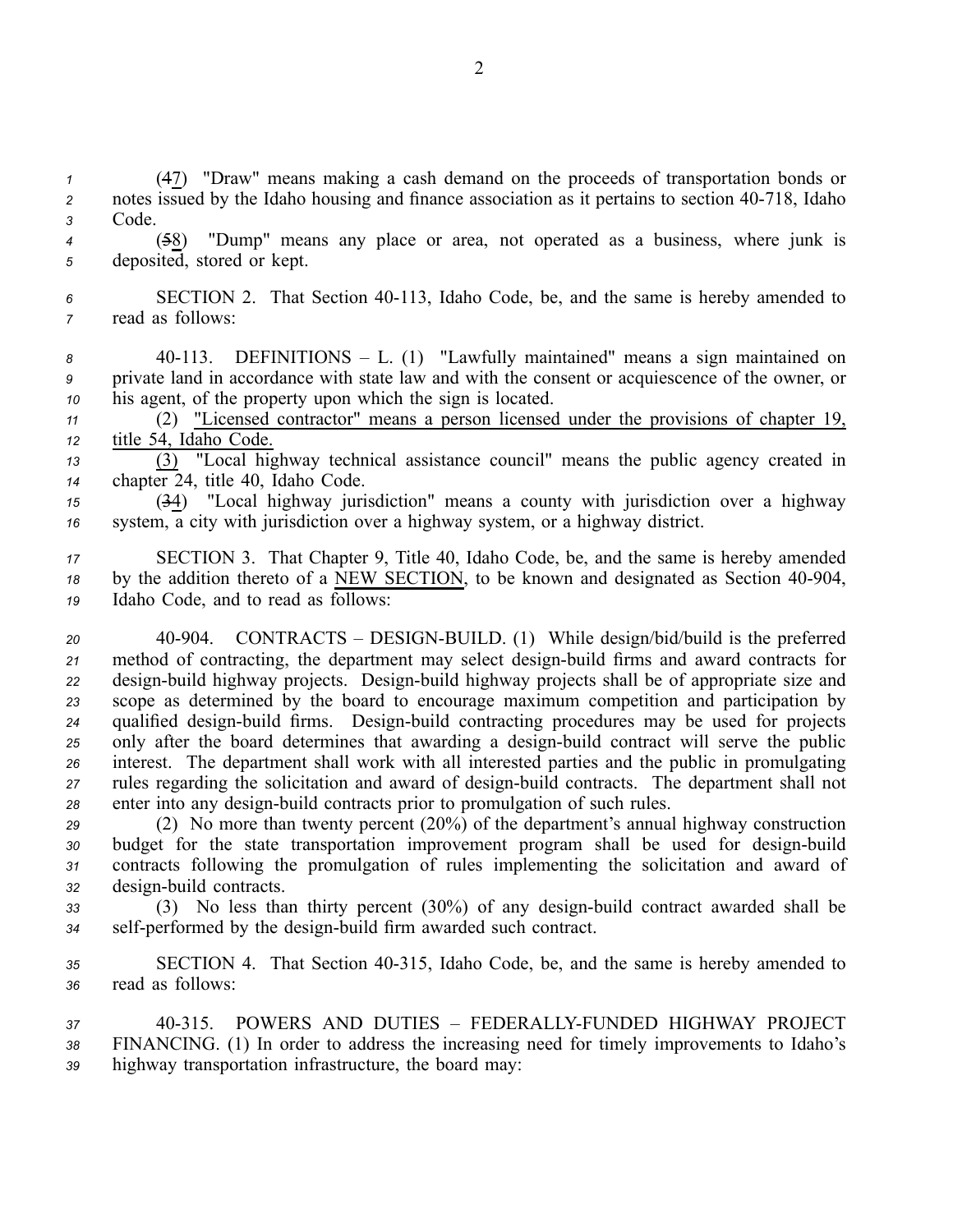*<sup>1</sup>* (a) Enter into agreements with the Idaho housing and finance association in connection *<sup>2</sup>* with the funding of highway transportation projects qualifying for reimbursement from *<sup>3</sup>* federal funds.

 (b) Approve and recommend federal highway transportation projects to the Idaho housing and finance association for financing by the association. Such federal highway transportation projects shall be eligible for federal-aid debt financing under chapter 1, title 23, United States Code, and approval by the federal highway administration as an advanced construction (AC) project thereunder. The board shall select and designate such transportation projects to be funded with bond proceeds from the following list of eligible projects:

- *<sup>11</sup>* ROUTE PROJECT DESCRIPTION
- 12 US-95 SH-1 to Canadian border

*<sup>13</sup>* US95 Garwood to Sagle (with southern termini of the

- *<sup>14</sup>* project at approximately Wyoming Avenue and with the *<sup>15</sup>* northern termini of the project at approximately the south 16 side of Sandpoint)
- 17 US-95 Worley to Setters
- 18 US-95 Thorn Creek to Moscow
- *<sup>19</sup>* US95 Smokey Boulder to Hazard Creek
- 20 **SH-16 Ext** South Emmett to Mesa with connection to SH-55
- 21 **SH-16 Ext** I-84 to South Emmett
- 22 **I-84** Caldwell to Meridian
- *<sup>23</sup>* I84 Orchard to Isaacs Canyon
- 24 US-93 Twin Falls alternate route and new Snake River crossing
- *<sup>25</sup>* SH75 Timmerman to Ketchum
- *<sup>26</sup>* US20 St. Anthony to Ashton
- 27 US-30 McCammon to Soda Springs

 (c) On and after July 1, 2008, all allocations of GARVEE bond proceeds shall be the sole responsibility and duty of the Idaho transportation board. The legislature shall have authority to approve <sup>a</sup> total GARVEE bond amount on an annual basis. However, the Idaho transportation board is directed to allocate bond revenue only among the projects listed in subsection (1)(b) of this section. In making its funding allocation for projects, the board shall take into consideration: the cost of the project and whether or not that project could be financed without bonding; whether the project is necessary to facilitate the traffic flow on vital transportation corridors; and whether the project is necessary to improve safety for the traveling public. On and after July 1, 2008, the board shall use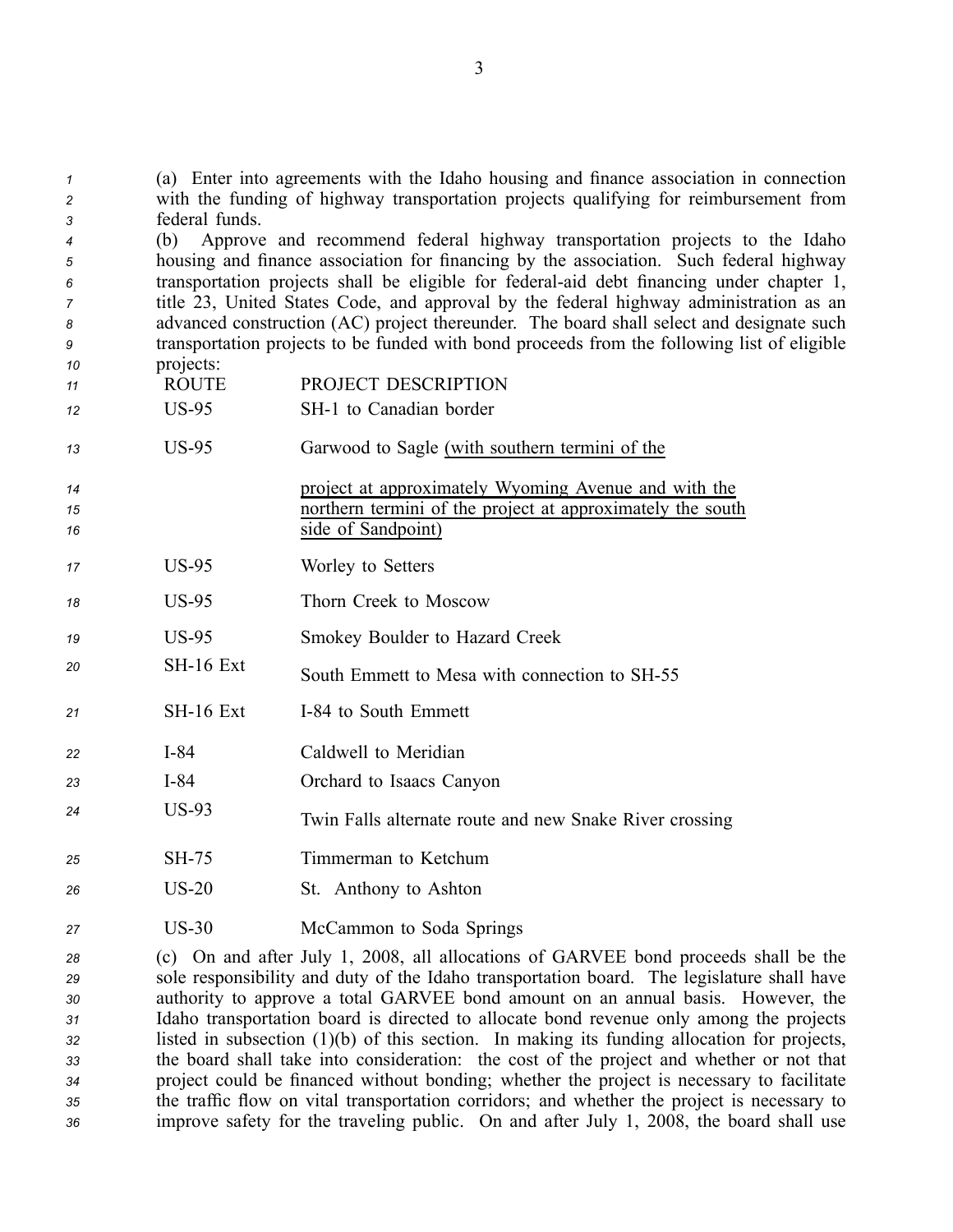*<sup>1</sup>* due care in selecting projects for bonding and shall balance and coordinate the use of *<sup>2</sup>* bonding with the use of highway construction moneys.

 Notwithstanding the provisions of subsection (1)(b) of this section wherein eligible projects are listed for selection and designation by the board, if any of the designated projects are deemed to be ineligible by the board, the board shall have the authority to replace those projects with other projects listed in subsection (1)(b) of this section.

 (2) Prior to issuance by the Idaho housing and finance association of any bonds or notes to finance highway transportation projects, the board shall certify to the association that sufficient federal transportation funds are available to make any payments required for such bonds or notes.

*<sup>11</sup>* (3) The board shall limit annual, total cumulative debt service and other bondrelated *<sup>12</sup>* expenses as follows:

 (a) In the 2006 legislative session for the fiscal year 2007 budget, total cumulative debt service and other bond-related expenses on federally-funded highway project financing shall be no more than twenty percent (20%) of annual federal-aid highway apportionments.

- *<sup>17</sup>* (b) In the 2007 legislative session for the fiscal year 2008 budget, total cumulative *18* debt service and other bond-related expenses on federally-funded highway project *19* financing shall be no more than twenty percent (20%) of annual federal-aid highway *<sup>20</sup>* apportionments.
- *<sup>21</sup>* (c) In the 2008 legislative session for the fiscal year 2009 budget, total cumulative *22* debt service and other bond-related expenses on federally-funded highway project *23* financing shall be no more than twenty percent (20%) of annual federal-aid highway *<sup>24</sup>* apportionments.
- *<sup>25</sup>* (d) In the 2009 legislative session for the fiscal year 2010 budget, total cumulative *26* debt service and other bond-related expenses on federally-funded highway project 27 financing shall be no more than twenty percent (20%) of annual federal-aid highway *<sup>28</sup>* apportionments.
- *<sup>29</sup>* (e) In the 2010 legislative session for the fiscal year 2011 budget, total cumulative debt *30* service and other bond-related expenses on federally-funded highway project financing *31* shall be no more than thirty percent (30%) of annual federal-aid highway apportionments.

 (f) Beginning with the 2011 legislative session for the fiscal year 2012 budget, or for any year thereafter, the thirty percen<sup>t</sup> (30%) limit may be exceeded, but only by affirmative action of both the house of representatives and the senate, and with the approval of the governor.

 (4) In the event the board selects and designates to be funded with bond proceeds any of the transportation projects listed in subsection (1) of this section, and prior to entering into agreements with the Idaho housing and finance association as provided herein, the Idaho transportation department, as par<sup>t</sup> of its annual budget reques<sup>t</sup> prepared pursuan<sup>t</sup> to section 673502, Idaho Code, shall include <sup>a</sup> reques<sup>t</sup> for bonding authority as <sup>a</sup> separate item of its budget request. This reques<sup>t</sup> for bonding authority shall include <sup>a</sup> list of planned highway transportation projects to be financed with such bond financing during the next succeeding fiscal year.

*<sup>44</sup>* (5) By June 30 of each year, the board shall submit <sup>a</sup> repor<sup>t</sup> to the legislature concerning *<sup>45</sup>* projects currently under construction using the bond financing as authorized by the provisions